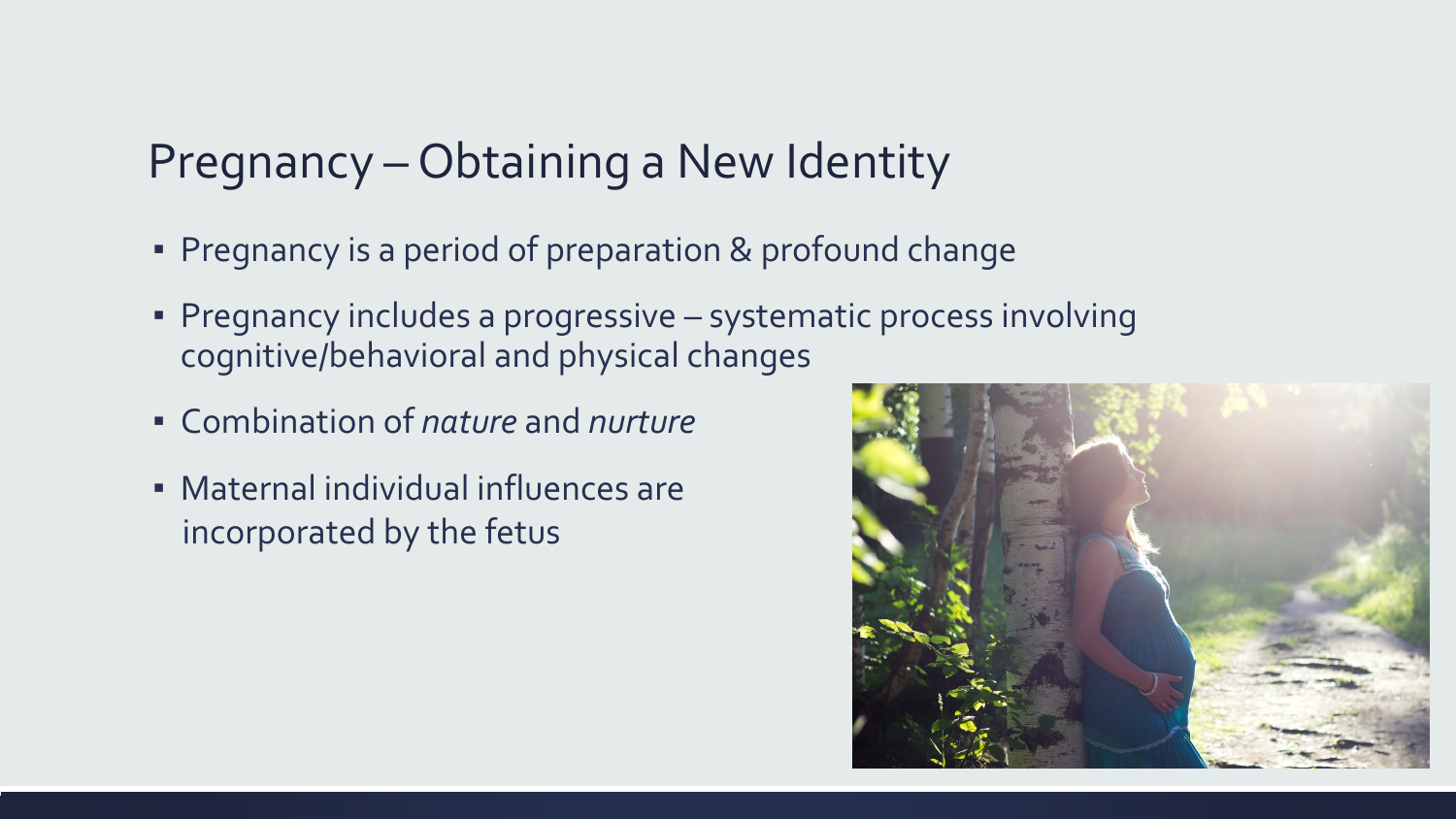# Pregnancy – Fetal "Staging Period" for Later Life

Historical views of pregnancy and fetus

- **Passive incubator**
- **EXECT:** Fetus impervious to external influence (safely sealed away)
- **EXECT:** Fetus perfect parasite (skimming nutrients)

More recent views/understanding of pregnancy and fetus

- Fetus affected by:
	- Maternal health (includes emotional)
	- **■** Maternal diet
	- **Maternal weight**
	- Maternal exercise

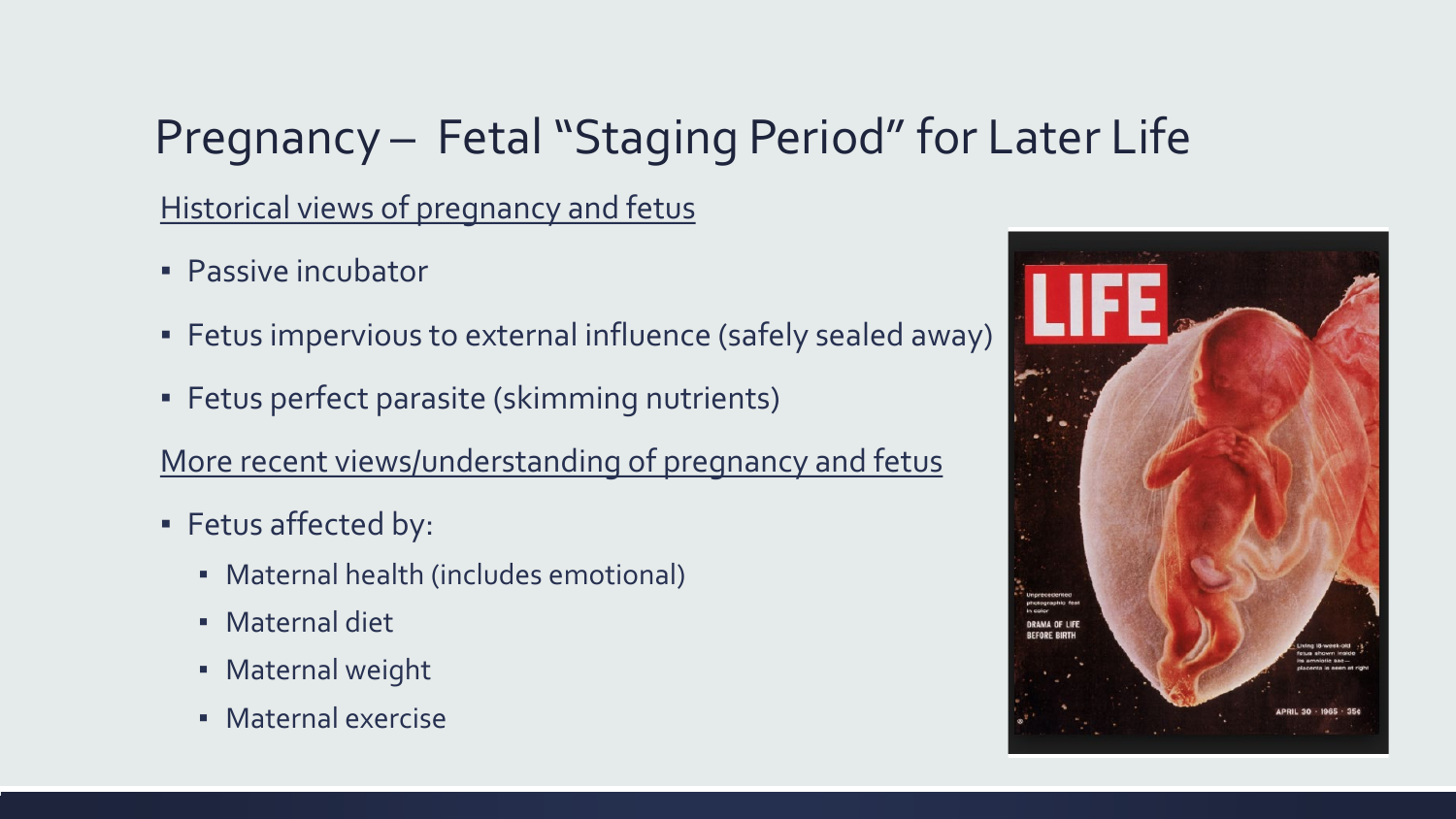#### Physiologic Effects of Prenatal Anxiety/Stress

- Systems responsible for reproduction, growth, & immunity ALL linked to stress system
- Sustained stress activates maternal neuroendocrine stress axis – see higher fetal plasma CRH levels
- **Maternal-origin CRH reaches fetal brain** affects fetal learning & memory functions
- **EXECTE Fetal exposure to increased glucocorticoids** can retard growth (maternal anxiety/stress & undernutrition)
- **EXECT:** Increased cortisol inhibits fetal development (maternal anxiety/stress & depression) Meaney et al., 2007

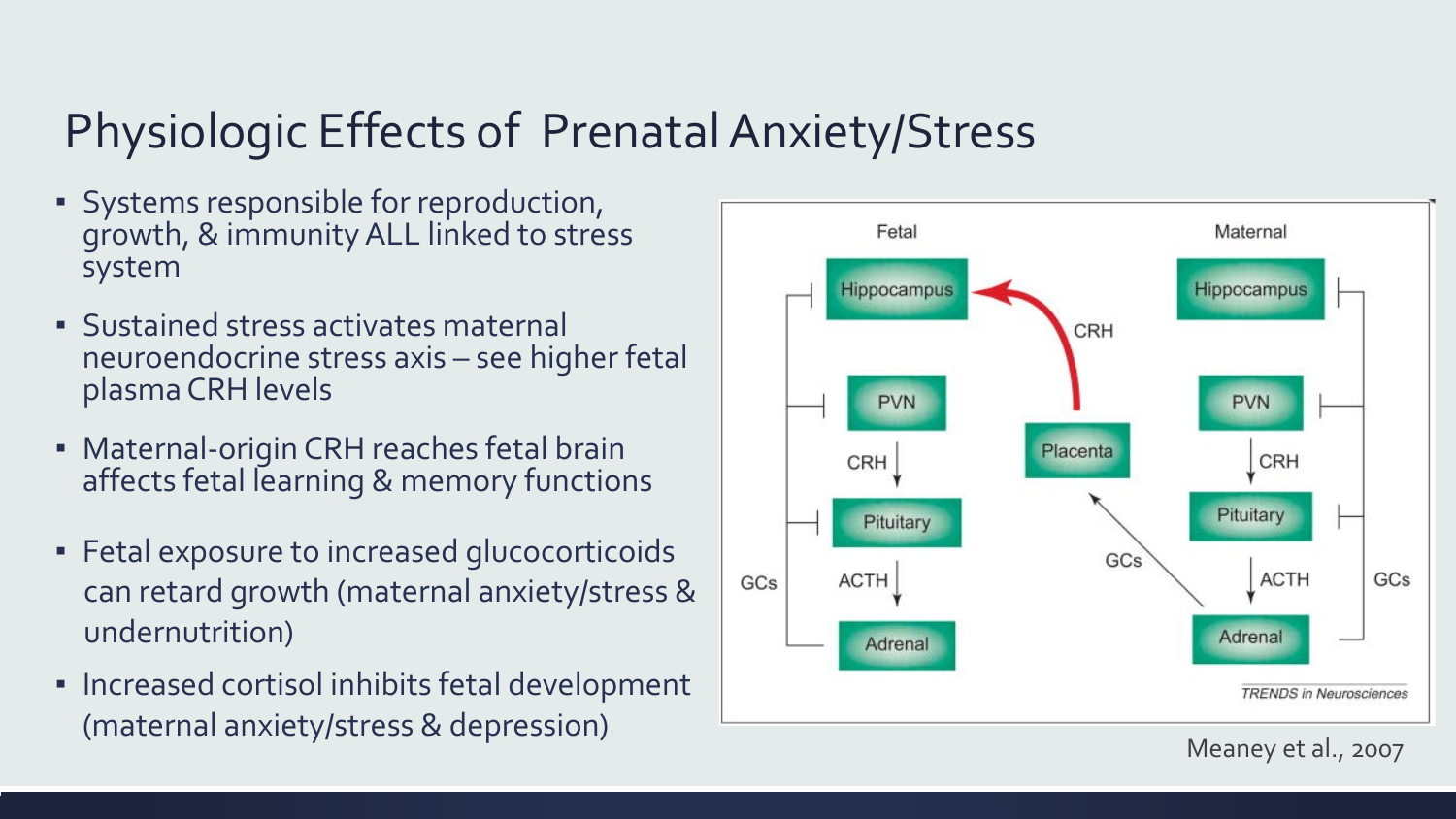## Long-term Physiologic Effects of Prenatal Anxiety/Stress

- **EXEL Altered neurodevelopment cognitive and** intellectual capabilities
	- Decreased "working memory" (at 8 yrs)
- **.** Inattention and hyperactivity
- Increased mental disorders



O'Donnell, Barker, & O'Connor, 2014; O'Donnell et al., 2017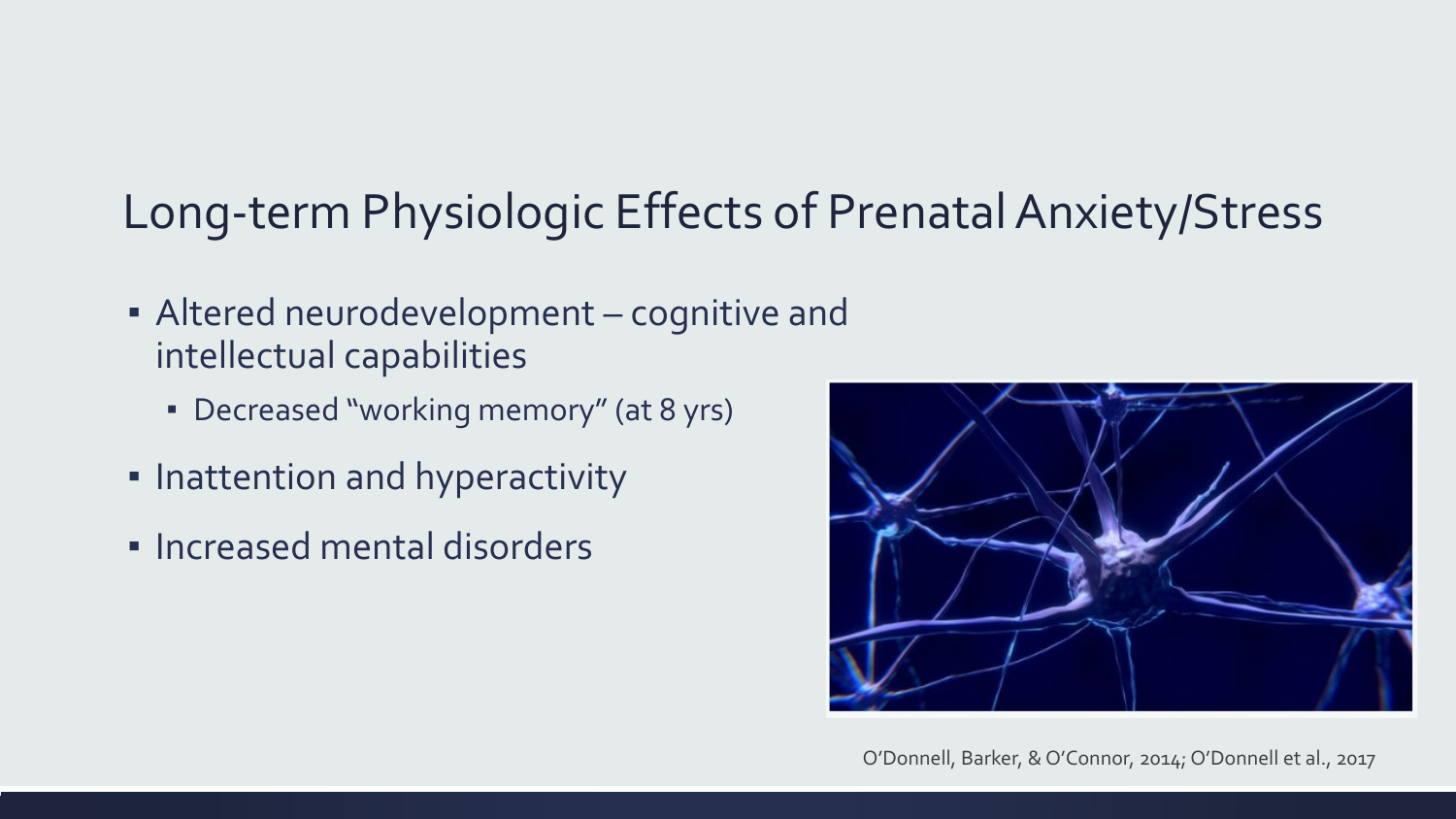## Prenatal Anxiety/Stress?? How Much? What Kind?

- **Major life events (death of a family member)**
	- 1.4 1.8 times greater risk of preterm birth



- **Catastrophic community-wide disasters (earthquakes, terrorist attacks)**
	- 6 of 9 studies showed significant effects on gestational age or preterm birth
- **Chronic stress (general strain, homelessness, household strain, neighborhood stress)**
	- **Predicted preterm birth**
- **Pregnancy-specific anxiety/fears**
	- Significant effect on both timing of birth and birthweight
- **Depressive symptoms/mood**
	- Decreased fetal growth and birthweight & increased preterm birth

#### **Most significant** – **Pregnancy-specific anxiety**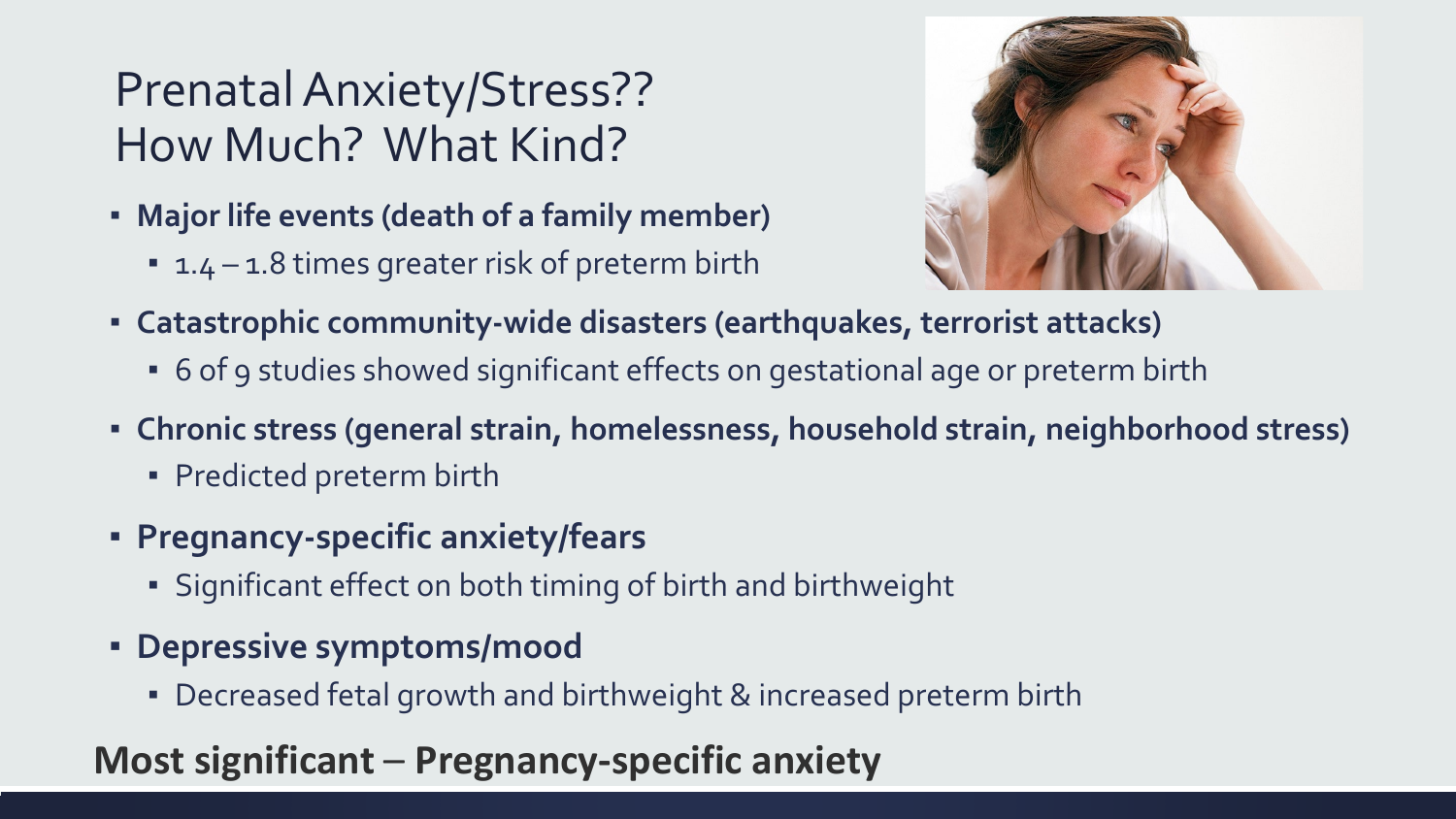#### **Pregnancy –Anxiety/Stress (Fears)**

- **E** Is it the right time to have a baby?
- Will I be a good mother?
- Do I have time to be a mother?
- Do I/we have the financial resources to support a child?
- Will I be able to carry and have my baby?
- Will I or the baby be harmed in childbirth?
- Will I be able to lose the pregnancy weight?
- Will I be able to maintain control of my body and emotions in labor?

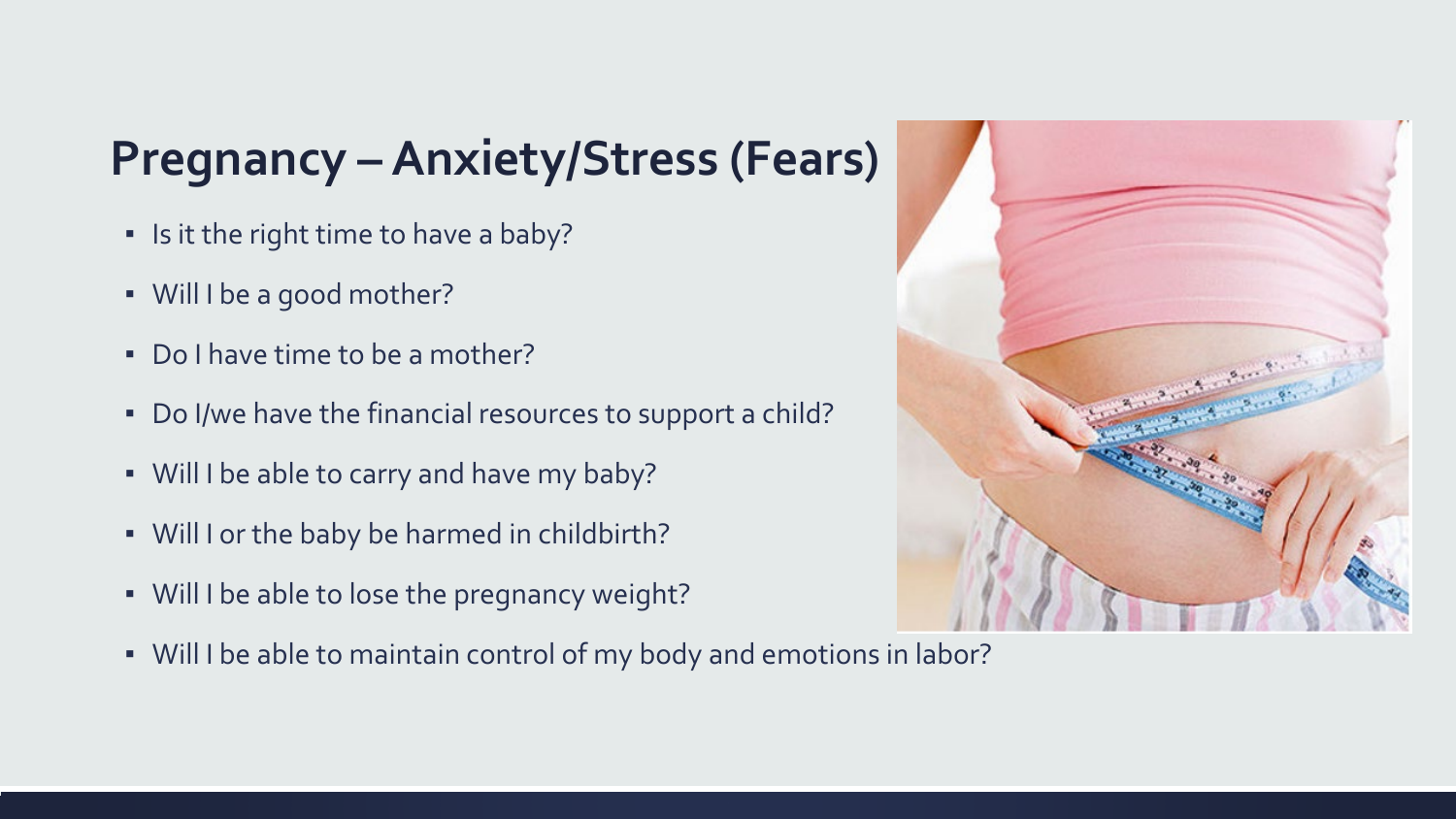#### Pregnancy-Specific Anxiety (Maternal Adaptation Theory)

- **EXPLO Acceptance of pregnancy**
- **Example 1 I** Identification with a motherhood role
- **Relationship with spouse/partner**
- **Relationship with mother**
- **Preparation for labor**



- **Example 1** Fear of pain, helplessness or loss of control in labor
- Well-being of self and unborn baby in labor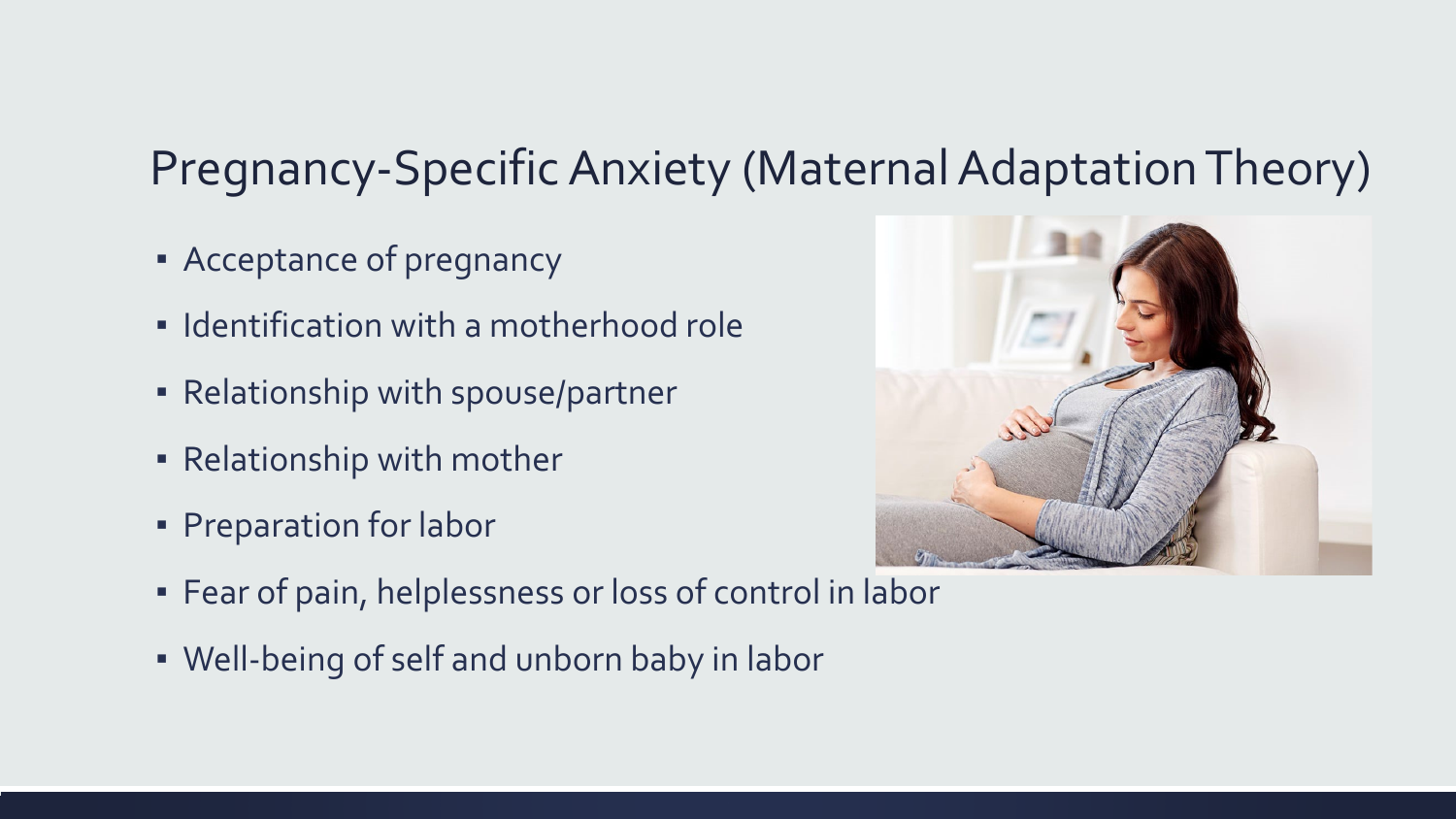## Dimensions of Prenatal Anxiety

- *Acceptance of Pregnancy*
	- Planned & wanting the pregnancy vs. ambivalence, body changes, timing
- *Identification with a Motherhood Role*
	- **•** Motivation for motherhood, envisioning oneself as a mother, anticipating future as mother
- *Relationship with Mother*
	- Availability of the grandmother, reactions to the pregnancy, respect for daughter's autonomy
- *Relationship with spouse/partner*
	- Availability, empathy, cooperativeness, trustworthiness, adjustment to new role
- *Preparation for Labor*
	- **·** Thinking vs. avoidance, congruence between fantasy vs. reality, doubts/fears, level of confidence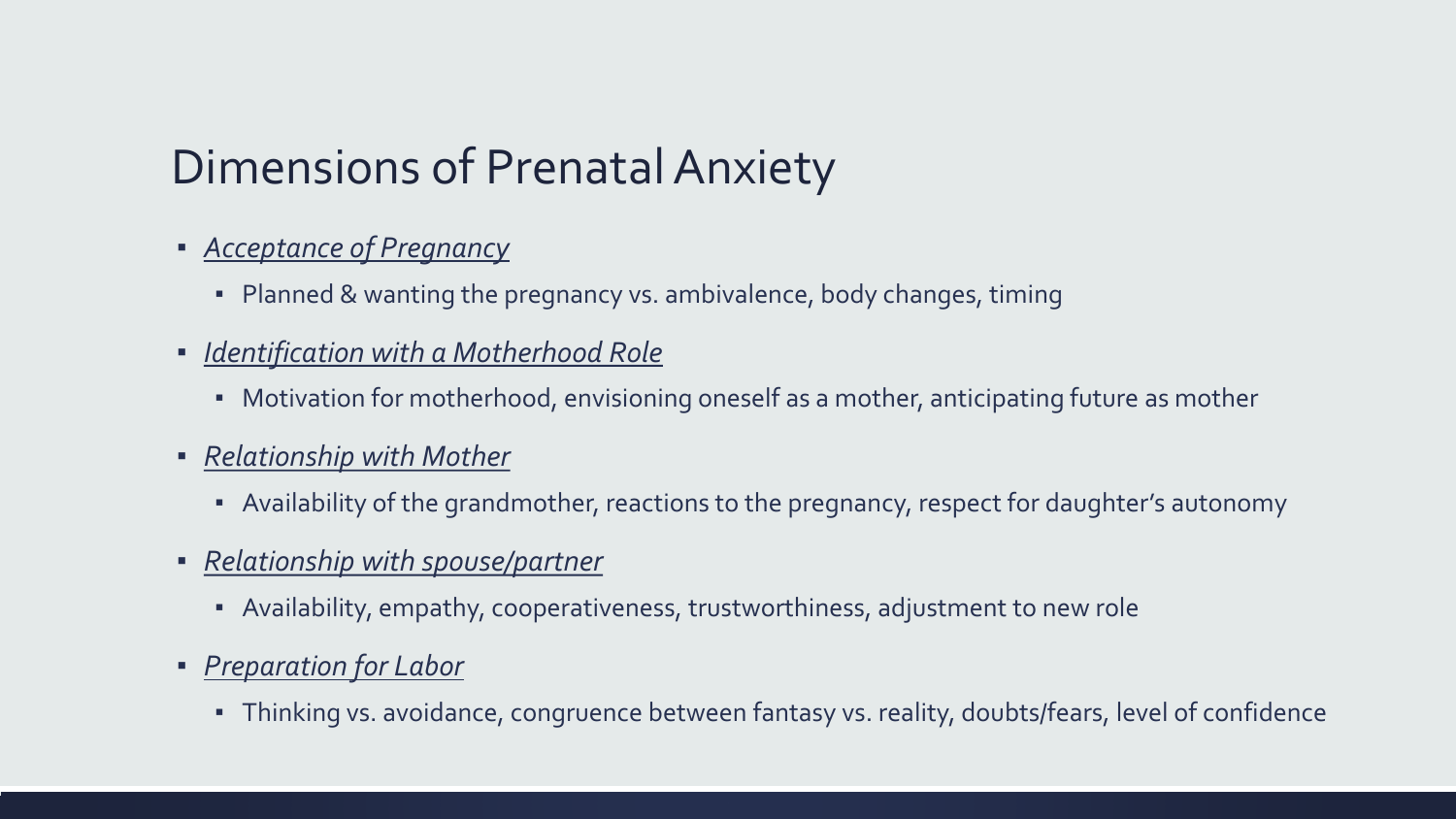#### Dimensions of Prenatal Anxiety

- *Fear for Pain and Loss of Control in Labor*
	- Loss of control of body and/or emotions, ability to trust nursing & medical staff, attitudes towards use of medication
- *Well-being of Self and Baby*
	- 1st trimester focus on herself
	- 2nd trimester focus increasingly on unborn child
	- **•** 3<sup>rd</sup> trimester concern for self and baby; well-being tied to body-image and completeness of baby